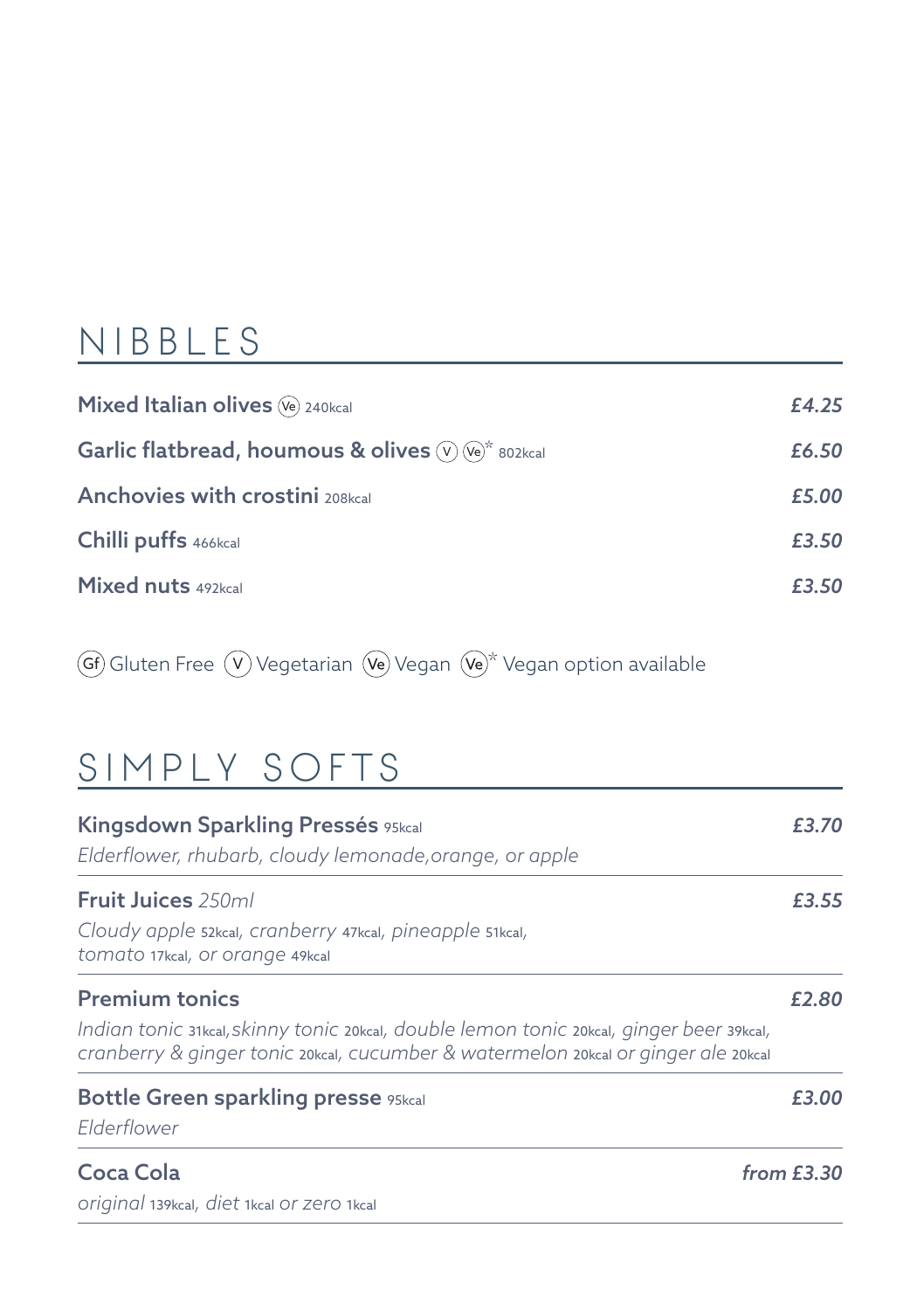## NO/LOW ALCOHOL ALTERNATIVES

| Virgin Mojito 92kcal<br>Apple juice, elderflower cordial & soda water                                                                                                            | £5.50 |
|----------------------------------------------------------------------------------------------------------------------------------------------------------------------------------|-------|
| Homemade Pink Lemonade 175kcal                                                                                                                                                   | £5.50 |
| <b>Twisted Cosmo</b> 121kcal<br>Stryyk non alcoholic vodka, cranberry, orange & lime juice                                                                                       | £5.25 |
| Apple' roll Spritz 35kcal<br>Lyres Italian Spritz, Eins Zwei Zero sparkling rosé,<br>cloudy apple with a slice of orange & apple                                                 | £6.95 |
| Ceder's C&T 35kcal<br>Ceder's Crisp combines juniper, cucumber & chamomile for a refreshing twist<br>on a classic gin's botanicals served with your choice of Double Dutch tonic | £4.95 |
| Copenhagen Organic Sparkling Tea 0% 30kcal                                                                                                                                       | £6.75 |
| <b>Eins Zwei Zero Sparkling Rosé</b> 0% 30kcal                                                                                                                                   | £5.75 |
| <b>Eins Zwei Zero Riesling</b> $0\%$ 35kcal                                                                                                                                      | £5.75 |
| Peroni Libera 0% 73kcal                                                                                                                                                          | £4.50 |
| Old Mout Berries 0% 500ml 170kcal                                                                                                                                                | £5.25 |
| Lucky Saint on draught 0.5% 95Kcal                                                                                                                                               | £5.75 |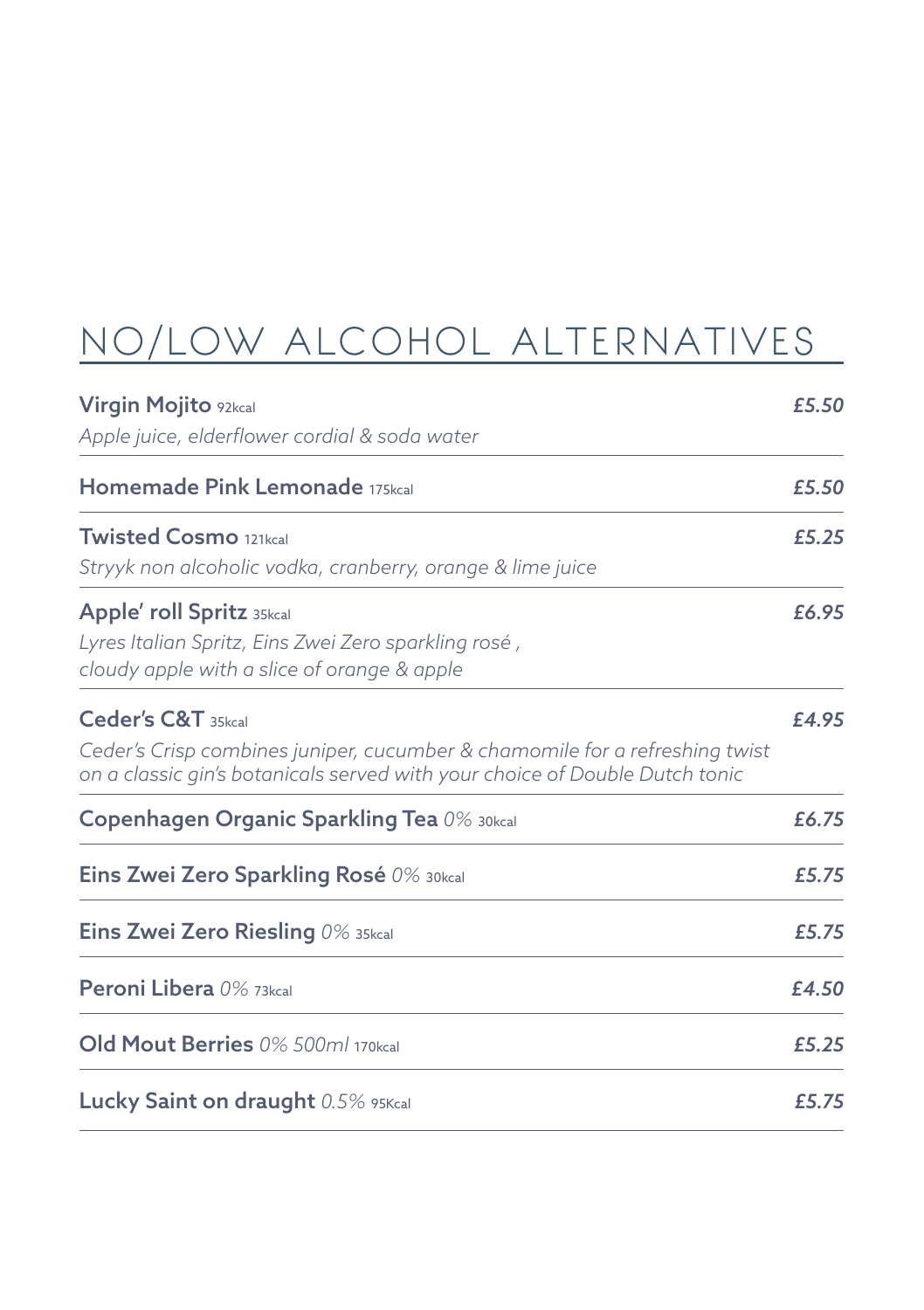# COCKTAILS

| <b>Strawberry Daiquiri</b>                                        | £9.00 |  |
|-------------------------------------------------------------------|-------|--|
| White Rum, strawberry purée, lime juice and sugar syrup           |       |  |
| <b>Aperol Spritz</b>                                              | £9.00 |  |
| Aperol, Prosecco & soda water                                     |       |  |
| <b>Pear or Peach Bellini</b>                                      | £8.00 |  |
| Prosecco with white peach or pear purée                           |       |  |
| <b>Chambord Royale</b>                                            | £9.00 |  |
| Prosecco & Chambord                                               |       |  |
| Mojito                                                            | £9.00 |  |
| White rum, sugar syrup, lime juice & soda water                   |       |  |
| <b>Espresso Martini</b>                                           | £9.00 |  |
| Vodka, Kahlua, vanilla & double espresso                          |       |  |
| Negroni                                                           | £9.00 |  |
| Gin, Campari & Martini Rosso                                      |       |  |
| Margarita                                                         | £9.00 |  |
| Tequila gold, Cointreau & lime juice                              |       |  |
| <b>Bramble</b>                                                    | £9.00 |  |
| Gin, Chambord, sugar syrup & lemon juice                          |       |  |
| <b>Old Fashioned</b>                                              | £9.00 |  |
| American Bourbon, Angostura bitters, sugar syrup & water          |       |  |
| <b>Pornstar Martini</b>                                           | £9.50 |  |
| Vodka, Passoa, vanilla syrup, lime juice passion fruit & Prosecco |       |  |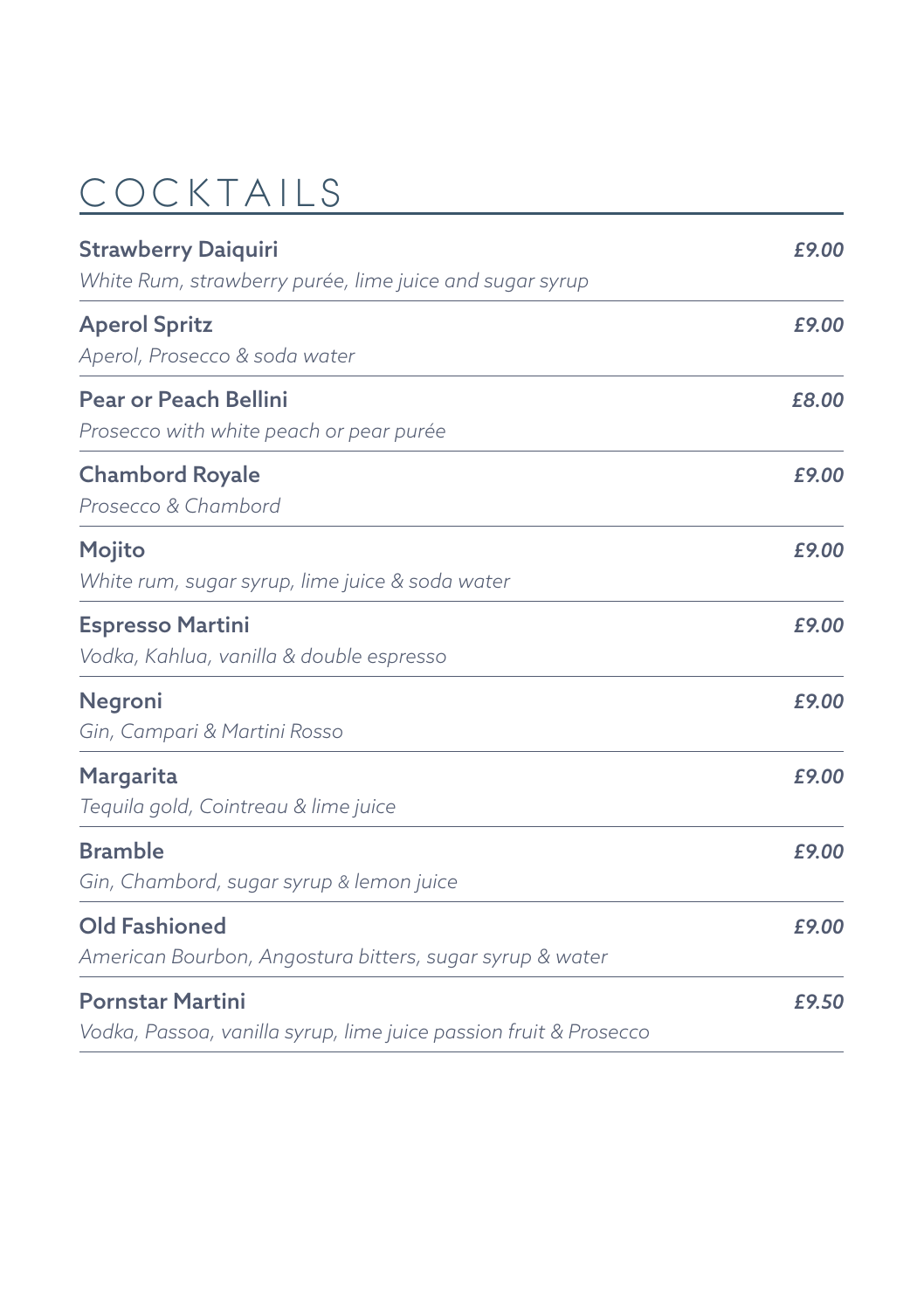# SPARKLING & CHAMPAGNE 125ML / BTL

| Moët Imperial, Moët & Chandon, France (12%)<br>A succulent mouthful of pear, peach & a hint of melon<br>preceded by a delightful waft of brioche and citrus fruits                                         | £12.95 / £67.95 |
|------------------------------------------------------------------------------------------------------------------------------------------------------------------------------------------------------------|-----------------|
| Rosé Imperial, Moët and Chandon, France (12%)<br>Harmonious flavours of wild strawberry, raspberry<br>& cherry with a refreshing stone & citrus fruit finish                                               | £83.50          |
| Prosecco Brut Argeo, Ruggeri, Italy (11%)<br>Delicate, zesty Prosecco exuding aromas green apples, lemon peel & grapefruit                                                                                 | £7.50 / £31.50  |
| Prosecco Rosé, Ruggeri, Italy (11.5%)<br>Crisp sparkling rosé, fizzing with cranberries & red fruit,<br>with a light, yeasty aroma of biscuit                                                              | £7.95 / £36.50  |
| Classic Reserve, Hattingley Valley, Great Britain (12%)<br>Elegant English sparkling wine with a delicate perfume of hedgerow<br>flowers, a flavour of green apples & a fine, rich tastiness on the finish | £9.95 / £49.95  |
| Sparkling Love by Léoube Organic Rosé, France (12.5%)<br>Fresh & balanced sparkling wine showing beautiful<br>red fruit aromas of pomegranates, red berries, & grapefruit                                  | £45.95          |
| DESSERT WINE                                                                                                                                                                                               | 125ML / BTL     |
| Sauternes "Les Garonelles", Lucien Lurton, France (14%)<br>Expressive nose with aromas of apricot, super-ripe pineapple &<br>crème brulee, with an elegant and well-balanced long, sweet finishes          | £10.95 / £32.25 |

Yealands Noble Riesling, New Zealand *(12.5%) £11.50 / £35 Vibrant and pure with heady lime zest, green apple and budding elderflower*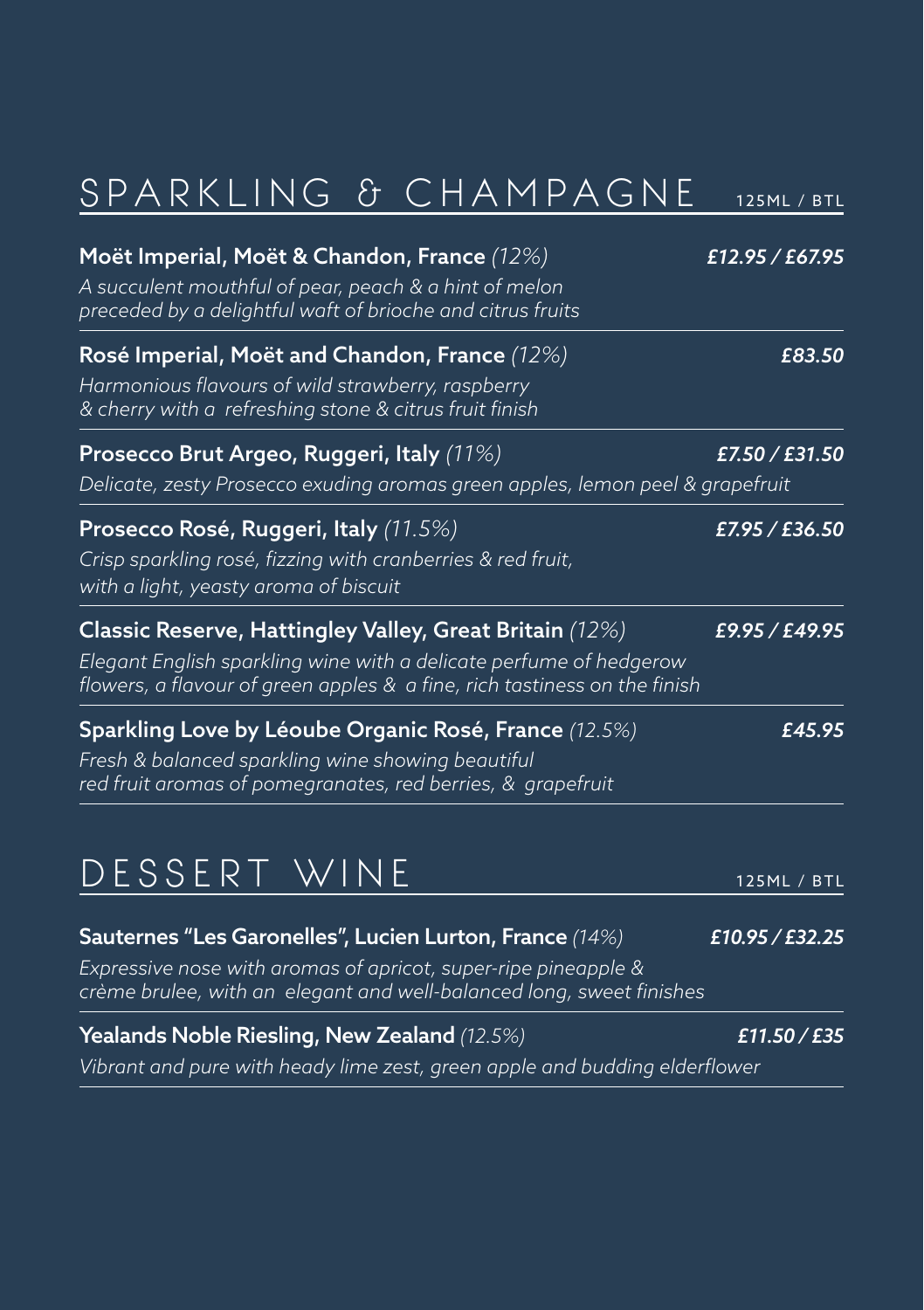## WHITE

| <b>FULL &amp; FLAVOURSOME WHITES</b>                                                                                                                           | 175ML/250ML/BTL         |
|----------------------------------------------------------------------------------------------------------------------------------------------------------------|-------------------------|
| Trebbiano / Chardonnay, Fonte della Vigna, Italy (12%)<br>Well balanced intense aroma of tropical fruit & flowers                                              | £19.95                  |
| Chardonnay, Les Mougeottes, France (13.5%)<br>Vibrant lemon & vanilla on the nose with a round, fruity body                                                    | E6.50 / E8.75 / E23     |
| Single Vineyard Grüner Veltliner, Yealands, New Zealand (13%)<br>Spicy white wine with a mouthful of juicy stone fruit<br>& a perfume of honeysuckle and spice | £38                     |
| Gavi di Gavi DOCG, Fontanafredda, Italy (12.5%)<br>Delicate, elegant, fresh & fruity with a hint of green apples,<br>pears & melon with a long lasting finish  | £9.95 / £13.95 / £38.50 |
| Sancerre "Les Grandmontains", Domaine Laporte, France (13.5%)<br>Lively Sauvignon Blanc with delicate aromas of elderflower & gooseberry                       | £43.95                  |
| <b>FRESH &amp; CRISP</b>                                                                                                                                       | 175ML/ 250ML/ BTL       |
| Blanc de Blanc, Le Rouleur, France (11.5%)<br>Vibrant wine with fresh citrus & floral aromas                                                                   | £5.50 / £7.25 / £19.50  |
| Pinot Grigio, Arcole Love Story, Le Vigne, Italy (12.5%)<br>A crisp, clean Pinot Grigio with white flowers & pears on the palate                               | E6.95 / E9.95 / E26     |
| Vinho Verde, Quinta da Lixa, Portugal (10.5%)<br>Fruity & floral with aromatic green apple, melon & white peach                                                | £20.50                  |
| Picpoul de Pinet, France (13%)<br>Soft, floral white from southern France, dry & delicate                                                                      | £8.20 / £11.25 / £30.50 |
| Chablis, Joseph Drouhin, France (12.5%)<br>Classic chardonnay with flavours of lemon zest, grapefruit & pear<br>with a touch of herbaceous notes on the nose   | E42                     |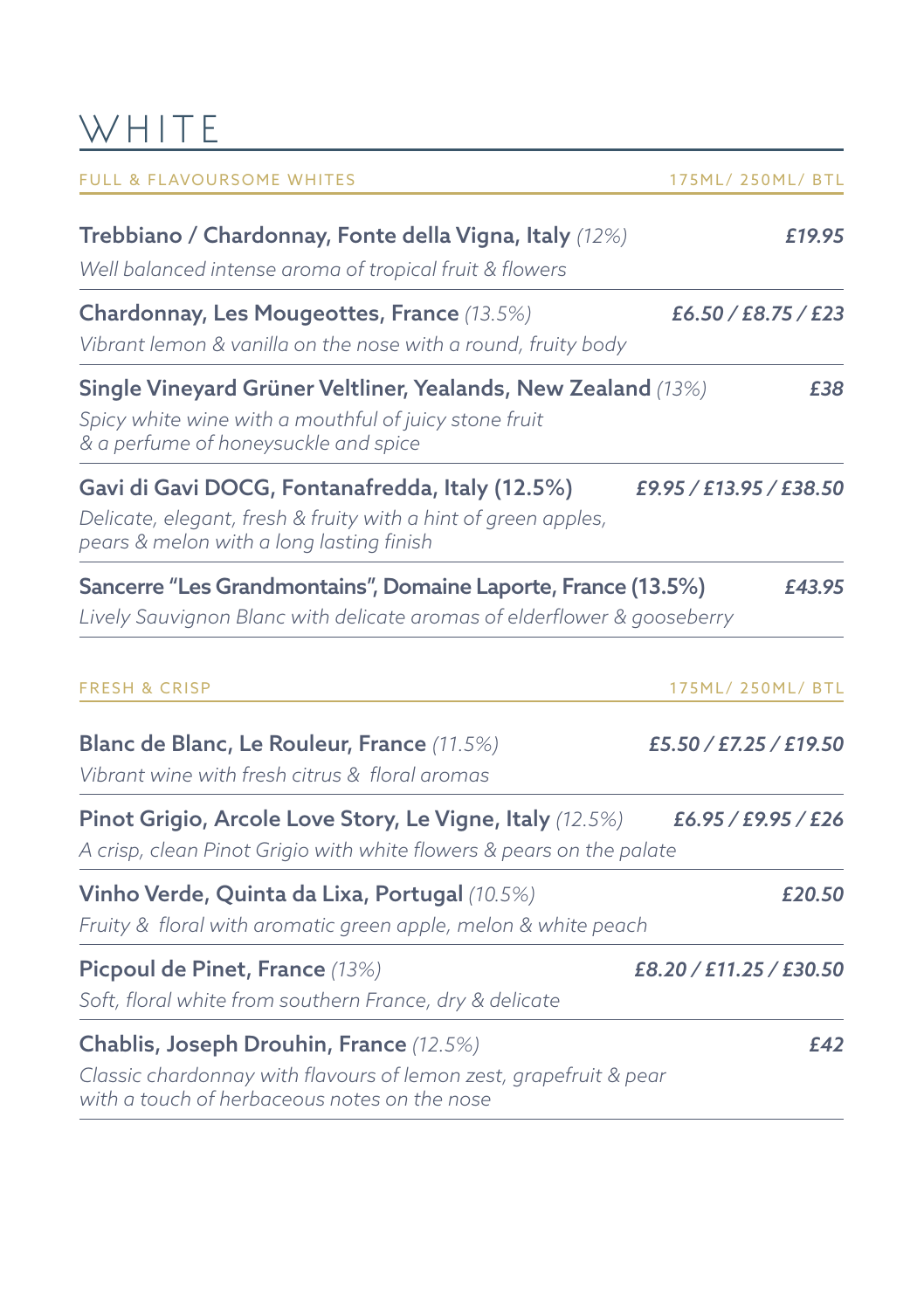#### Verdejo "Embrujo", Bodegas Verum, Spain *(12.5%) £5.75 / £7.80 / £20.50*

*Organcic Spanish white, with hay & fennel flavours rounded out by plums & pears and ending on a refined note of citrus*

#### Côtes du Rhône, "L'Enfant Terrible", France *(14%) £27.25*

*Vivacious white blend from the southern Rhône, fruity yet dry, with a hint of peaches*

#### Sauvignon Blanc, Yealands, New Zealand *(13%) £8.95 / £11.50 / £30.50*

*Classic Marlborough Sauvignon Blanc, textured and elegant with a distinctive mineral finish that Yealands single vineyard is renowned for*

#### Albarino DO Rias Baixas, Spain *(12.5%) £9.95 / £14 / £38.50*

*Deliciously fragrant white from northern Spain, heady with white peaches, melon & apricot with a touch of fennel & dried herbs*

#### Petit Chenin Blanc, Ken Forrester, South Africa *(13%) £7.95 / £10.95 / £29.25*

 *Fresh white from one of South Africa's most respected producers, fragrant with quince & pear drop, while green apple & grapefruit zap the tongue*

## RO S É

| <b>SUMMER IN A GLASS</b>                                                                                                                                           | 175ML/ 250ML/ BTL       |
|--------------------------------------------------------------------------------------------------------------------------------------------------------------------|-------------------------|
| Garnacha, "Embrujo", Spain (13%)<br>Subtle rose with aromas of freshly cut red flowers<br>& flavours of strawberries & raspberries                                 | £5.75 / £8.75 / £20.50  |
| Petit Rosé, Ken Forrester, South Africa (12.5%)<br>Fruit-forward rose with flavours of cherries,<br>ripe raspberries & vibrant citrus notes                        | £8.50 / £11.95 / £30.95 |
| Love by Leoube Organic Rose, France (13%)<br>The quintessential, dry & elegant Provence rosé with attractive<br>notes of red berries, wild flowers, melon & acacia | £9.45 / £13.50 / £37.50 |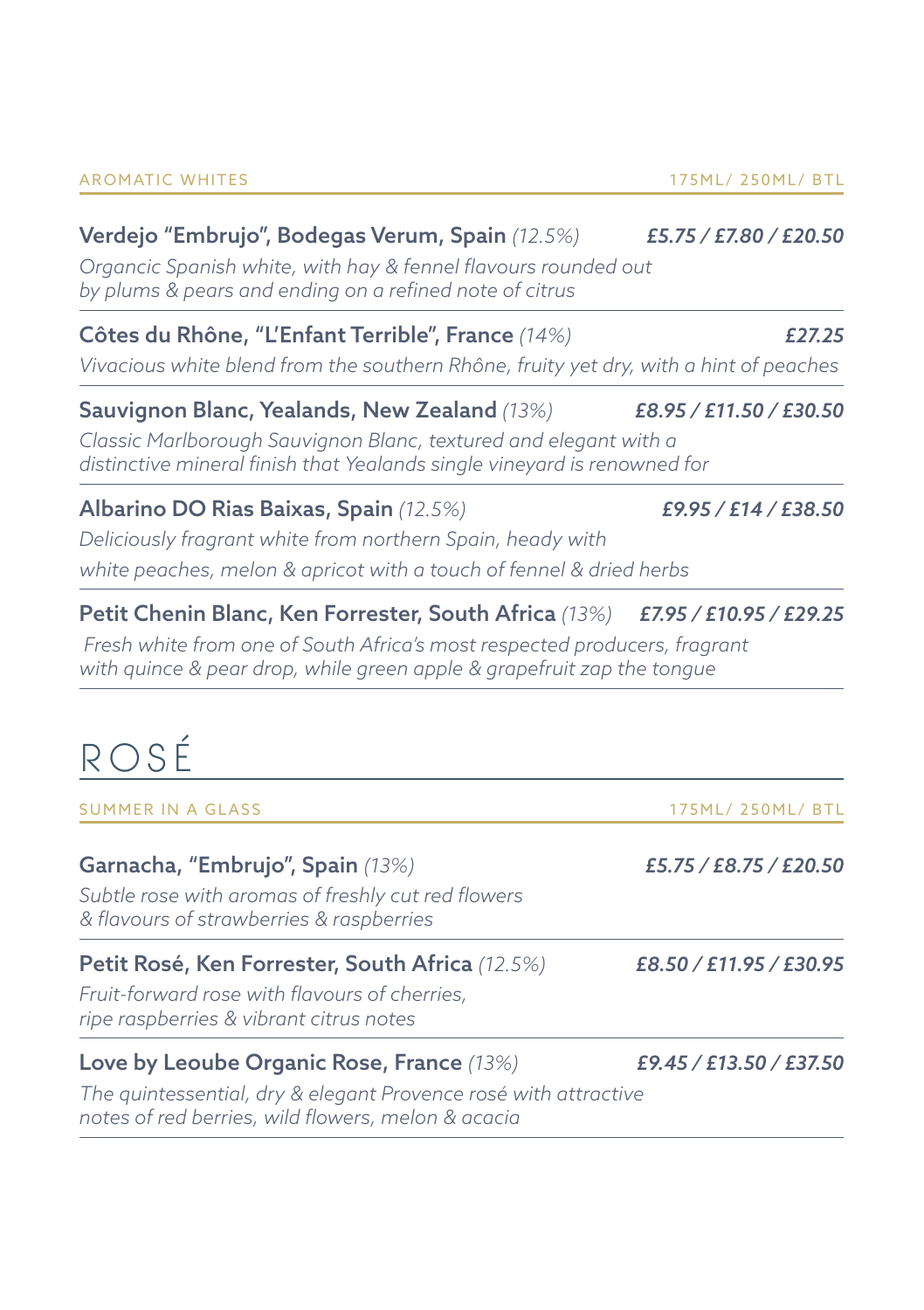# R E D

| <b>SOFT &amp; FRUITY</b>                                                                                                                                                               | 175ML/ 250ML/ BTL       |
|----------------------------------------------------------------------------------------------------------------------------------------------------------------------------------------|-------------------------|
| Carignan, Le Rouleur, France (12%)<br>Full-bodied & fruity, packed with red berry aromas & hint of nutmeg                                                                              | £5.50 / £7.30 / £19.50  |
| Tempranillo "Embrujo ", Bodegas, Spain (12.5%)<br>Expressive Spanish red with black fruit & spice                                                                                      | £5.75 / £7.95 / £20.50  |
| Pinot Noir, Les Mougeottes, France (13%)<br>Clean & precise bouquet with black cherries & raspberry aromas,<br>medium-bodied withy red berry fruits                                    | £6.95 / £8.95 / £24     |
| Barbera Briccotondo DOC, Fontanafredda, Italy (13.5%)<br>Rustic & spicy aromas of strawberries, raspberries & a touch of liquorice                                                     | £39                     |
| Leah Pinot Noir, Seresin Estate, New Zealand (13%)<br>Bright & fragrant, with spice & herbs on the nose, red cherries in the mouth                                                     | £44                     |
| <b>LIGHT &amp; DRY</b>                                                                                                                                                                 | 175ML/ 250ML/ BTL       |
| Artolas, Vidigal Portugal (13%)<br>Spicy Portuguese red, brimming with cherries<br>and hauntingly perfumed with flowers & earthy notes                                                 | £19.95                  |
| Estate Carmenere, De Martino, Chile (14%)<br>Fruity and intense with notes of fresh ripe blackberries, pepper & sweet spices                                                           | £7.25 / £10.25 / £26.95 |
| La Réserve de Lucien Lurton, Lurton France (13.5%)<br>Perfumed, complex Bordeaux red, a mouthful of raspberries<br>and red cherries lightly dusted with spice                          | £8.25 / £11.25 / £30.50 |
| Pat's Garden Bordeaux blend, South Africa (14%)<br>Packed with notes of coffee & berry fruits supported by smooth, firm yet soft tannins                                               | £9.25 / £13.25 / £35.50 |
| Rioja Reserva, Ramón Bilbao, Spain (14%)<br>Sumptuous & classic, with lush blackberry fruit<br>intermingled with deep, chocolatey richness                                             | £9.95 / £13.95 / £39    |
| Merlot Reserva, Vina Leyda, Maipo Valley Chille (13%)<br>Fresh figs and ripe strawberries, alongside pepper, bay leaf<br>and soft hints of caramel. Smooth with sweet, velvety tannins | £8.50 / £11.95 / £31.95 |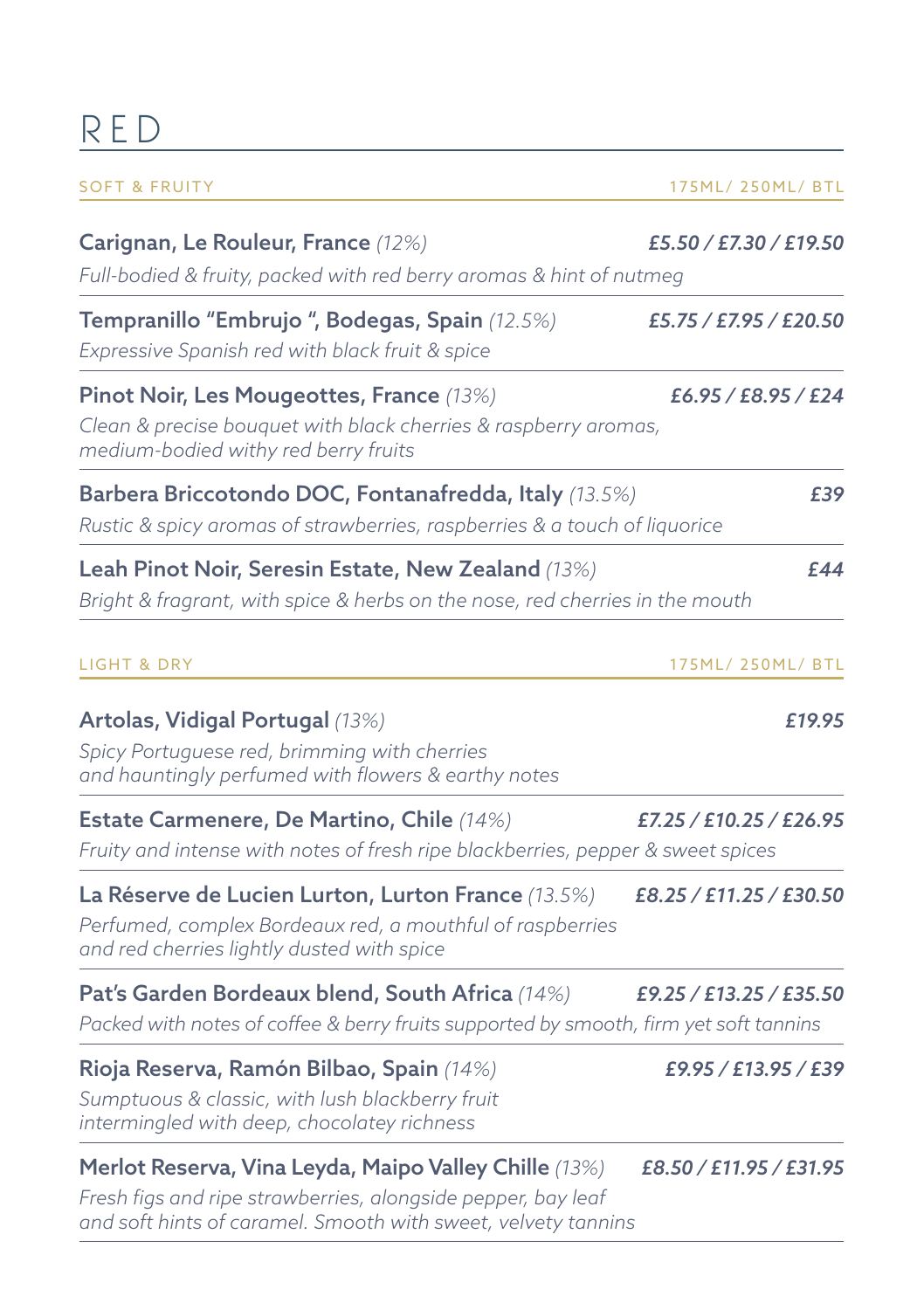| <b>HEARTY &amp; ROBUST</b> |  |  |
|----------------------------|--|--|
|                            |  |  |

and the control of the control of

| Brunito Toscana, Da Vinci, Italy (13%)<br>Full bodied with opulent notes of sour red cherries,<br>raspberries & a hint of sweet spices                                                        | £7.75 / £10.50 / £28.50 |
|-----------------------------------------------------------------------------------------------------------------------------------------------------------------------------------------------|-------------------------|
| Don David Malbec, El Esteco, Argentina (14%)<br>Rich and filled with berries, plum jam & chocolate notes with<br>elegant scent of violets, vanilla & smoke on the nose                        | £8.25 / £11.45 / £30.95 |
| d'Arry's Original Shiraz/Grenache, Australia (14.5%)<br>Approachable Shiraz-Grenache blend, rich in dark fruit,<br>scented with spice & sandalwood                                            | £9.10 / £13.25 / £36.50 |
| Valpolicella Ripasso DOC, Bertani, Italy (13.5%)<br>Intense notes of blackcurrant, red plums, raspberry, black cherry & spice.<br>Velvety and soft with a touch of sweetness in the finish    | £39.50                  |
| Margaux, Origine de Desmirail, France (13.5%)<br>Bordeaux from the world-renowned comune of Margaux. Beautifully<br>structured, full of red plums, black cherries & intense cedarwood notes   | £52.50                  |
| MAGNUM                                                                                                                                                                                        | <b>BTL</b>              |
| Love by Leoube, Domaine de Leoube, France (13%)<br>The quintessential, dry & elegant Provence rosé with<br>attractive notes of red berries, wild flowers, melon & acacia                      | £75                     |
| Albarino DO Rias Baixas, Mar de Frades, Spain (12.5%)<br>Deliciously fragrant white from northern Spain, heady with<br>white peaches, melon & apricot with a touch of fennel & dried herbs    | £78                     |
| Don David Malbec, El Esteco, Argentina (14%)<br>Rich & filled with berries, plum jam & chocolate notes with<br>elegant scent of violets, vanilla & smoke on the nose                          | £61.50                  |
| Rioja Reserva, Ramón Bilbao, Spain (14%)<br>Sumptuous and classic, with lush blackberry fruit intermingled with deep,<br>chocolatey richness and complex nuances of cedar, leather and spice. | £78                     |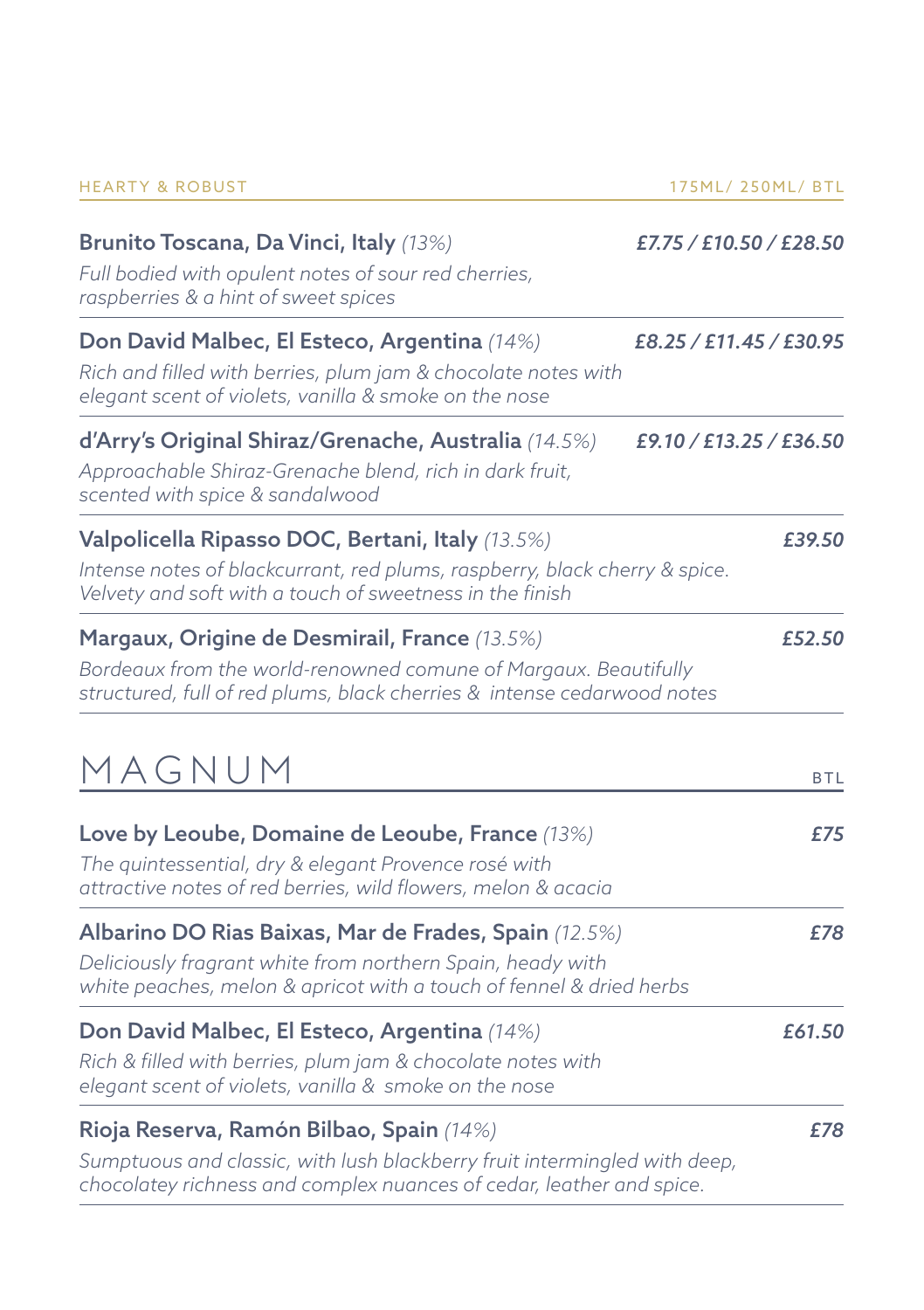#### BOTTLED BEER & CIDER

| Peroni - Italy Gluten Free 5.1%                                | £5.10 |
|----------------------------------------------------------------|-------|
| Sol - Mexico $4.5\%$                                           | £5.10 |
| <b>Brooklyn Lager 4.3%</b>                                     | £6.25 |
| <b>Meantime Pale Ale - Greenwich 4.3%</b>                      | £5.25 |
| Old Mout Cider - Hereford 4.5%<br>Ask for our current flavours | £5.80 |

### DRAUGHT BEER, CRAFT ALE & CIDER

| Asahi Super Dry - Japan 5%                   | £6.40 |
|----------------------------------------------|-------|
| Grolsch - Holland 4%                         | £5.30 |
| Peroni Nastro Azzuro - Italy 5.1%            | £6.30 |
| Guinness - Dublin 5%                         | £5.95 |
| <b>Meantime Anytime IPA - Greenwich 4.7%</b> | £6.20 |
| Lucky Saint - Bavaria 0.5% 95Kcal            | £5.75 |

*Please ask for today's selection of Cask Marque accredited real ales and draught ciders*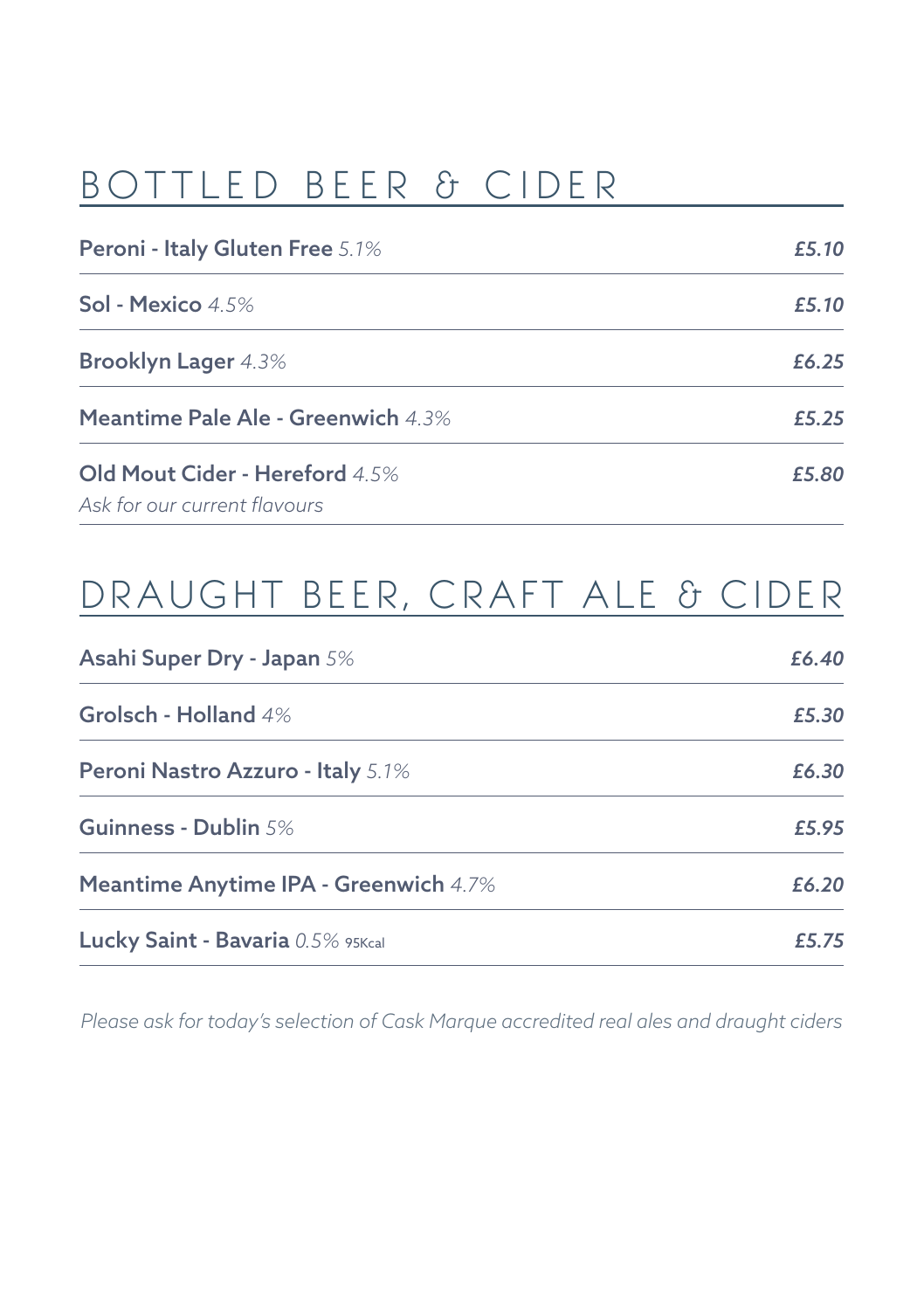# APÉRITIFS & DIGESTIFS

| Rémy Martin VSOP 40<br>A fruity, smooth Cognac with touches of oak, vanilla, apricot & baked apple                                                   | £5.80  |
|------------------------------------------------------------------------------------------------------------------------------------------------------|--------|
| <b>Bulas Tawney Port 20 Year Old</b><br>An exceptional Tawny, combining rich aromas of figs and raisins<br>with a smooth and silky mouth feel        | £8.00  |
| Janneau Armagnac<br>Distilled in the Majon Janneau's double distillation stills<br>offering unrivalled aromatic & taste qualities                    | £4.50  |
| Taylor's Tawney Port 10 Year Old<br>With beautiful aromas of ripe dark berry fruits<br>with a delicate nuttiness & mellow notes of chocolate         | £5.00  |
| <b>Irish Cream</b><br>An indulgent blend of aged Irish whiskey & luscious Irish dairy cream                                                          | £4.80  |
| <b>Grand Marnier</b><br>A blend of Cognac, distilled essence of bitter orange & sugar                                                                | £4.40  |
| Café Patrón XO<br>A blend of Patrón teguila and the essence of Arabica coffee                                                                        | £5.00  |
| <b>Calvados Boulard Grand Solage</b><br>Boulard is the finest expression of this prestigious<br>French apple brandy with almost 200-year credentials | £12.60 |
| Amaretto<br>Rich aroma & amber colour which has made it<br>the world's favourite Italian Amaretto liqueur                                            | £4.00  |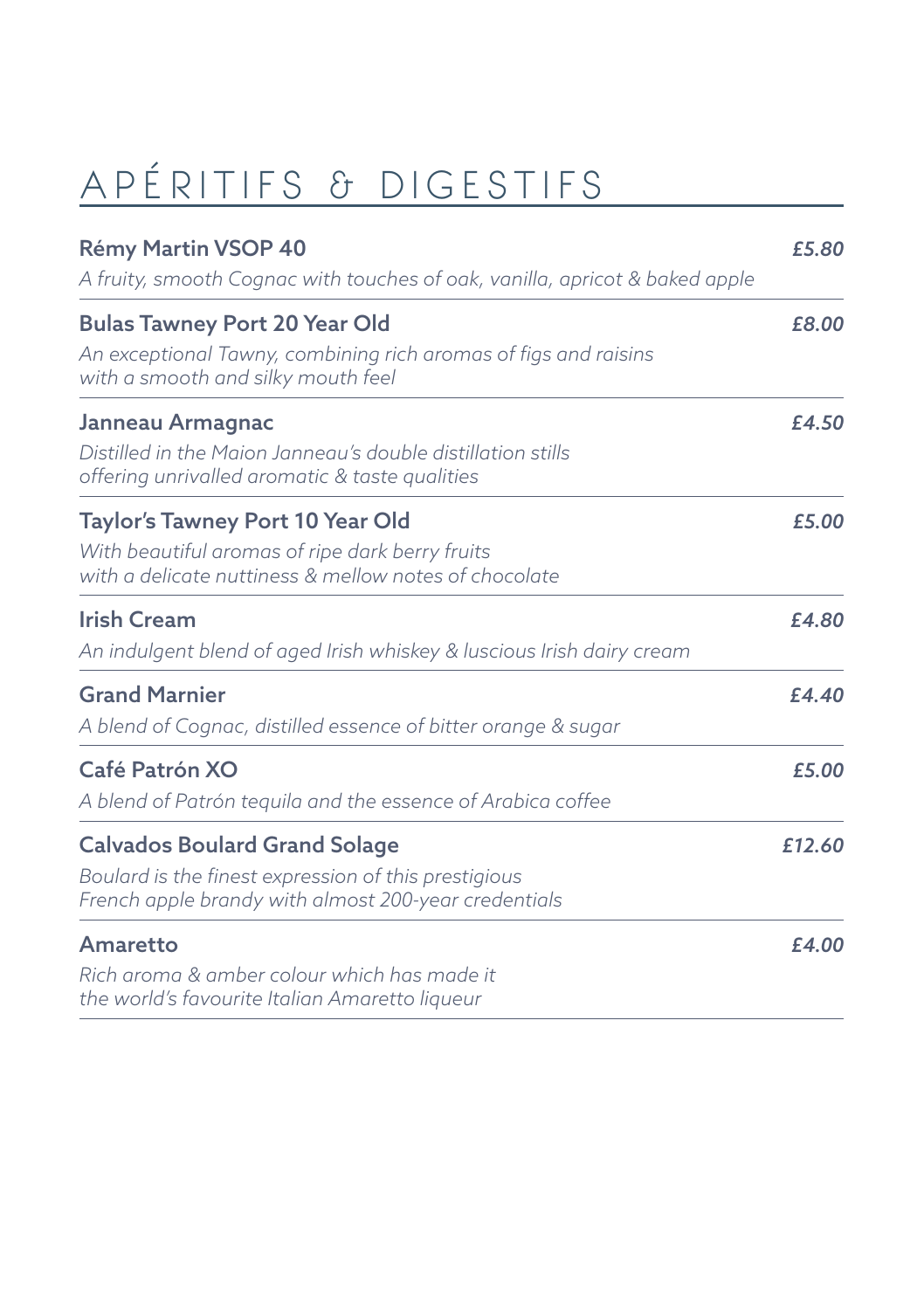## GIN COMMENT

| <b>CLASSICS</b>                                                                                                               | 25ML        |
|-------------------------------------------------------------------------------------------------------------------------------|-------------|
| <b>Bombay Sapphire</b><br>A complex aromatic gin that delivers a tantalising & smooth flavour                                 | £4.50       |
| <b>Hendrick's</b><br>Fresh juniper, green notes, spice & a meandering floral finish                                           | £4.95       |
| <b>Mermaid</b><br>Made with Isle of Wight's rock samphire                                                                     | £5.20       |
| <b>Tanqueray</b><br>A juniper-forward London dry gin with four perfectly balanced botanicals                                  | £4.60       |
| <b>Sipsmith</b><br>Citrus, juniper & magnificent spices to savour                                                             | £4.95       |
| <b>Bloom London Dry</b><br>Floral botanicals, beautifully blended to create a smooth gin                                      | £5.75       |
| <b>SWEET &amp; FRUITY</b>                                                                                                     | <b>25ML</b> |
| <b>BOE Violet</b><br>The addition of violets creates a stylish gin with light delicious taste                                 | £5.40       |
| <b>Whitley Neil Blood Orange</b><br>A sweet fruit burst of Sicilian blood oranges which offers a smooth crisp taste           | £5.20       |
| <b>Mermaid Pink</b><br>Made with fresh Isle of White strawberries                                                             | £5.20       |
| <b>Bloom Jasmine &amp; Rose</b><br>Fragrant floral notes of jasmine and rose, with a hint of sweetness and earthiness         | £5.50       |
| <b>Bloom Passionfruit &amp; Vanilla</b><br>Combining the tartness of exotic passion fruit & the creaminess of vanilla blossom | £5.50       |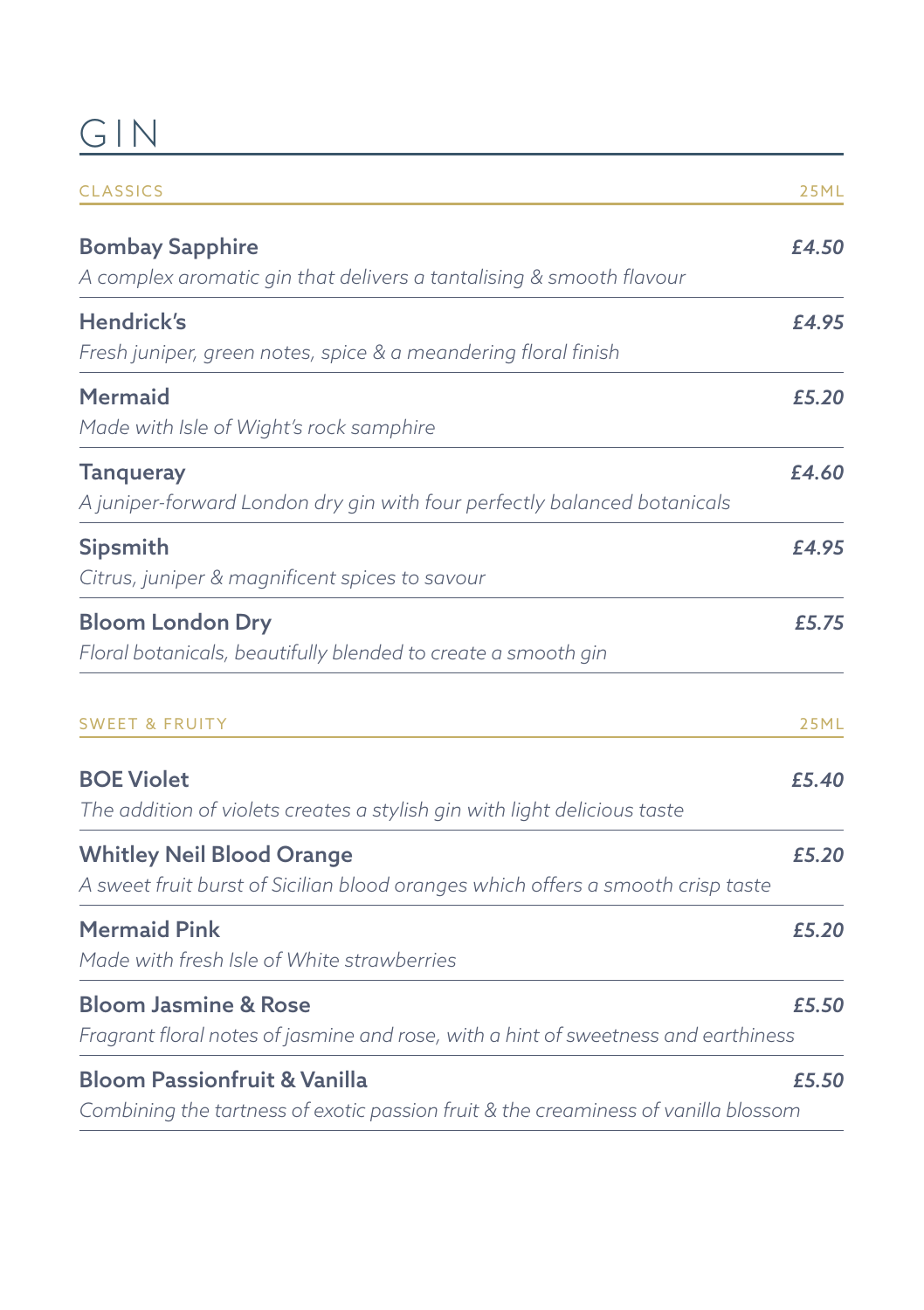#### VODKA

| <b>HIGHLIGHTS FROM OUR FULL RANGE</b>                                                                                                                 | 25ML  |
|-------------------------------------------------------------------------------------------------------------------------------------------------------|-------|
| <b>Grey Goose</b><br>An elegant vodka with traces of citrus, almonds & floral flashes                                                                 | £5.50 |
| Finlandia<br>Made from pand the finest Finnish Suomi barley                                                                                           | £4.50 |
| <b>Absolut Vanilla</b><br>Smooth & mellow with a distinct character of peppery grain with a hint of dried fruit                                       | £4.75 |
| <b>Mermaid Rock Sea</b><br>With a pinch of locally sourced sea salt, accentuating the subtle<br>flavour like a gentle kiss of a mermaid               | £5.20 |
| <b>Chase Marmalade</b><br>Beautifully bittersweet, Chase Marmalade Vodka is a stunning orange<br>flavoured vodka made with zesty, thick-cut marmalade | £5.50 |
| RUM                                                                                                                                                   |       |
| <b>HIGHLIGHTS FROM OUR FULL RANGE</b>                                                                                                                 | 25ML  |
| <b>Sailor Jerry</b><br>With a rich, smooth taste characterised by hints of vanilla & cinnamon                                                         | £4.50 |
| Kraken<br>Distilled from molasses at the Angostura distillery in Trinidad finished with<br>cinnamon, vanilla & nutmeg                                 | £4.75 |
| <b>Dead Man's Fingers</b><br>Dead Man's Fingers is a spiced rum with attitude                                                                         | £4.50 |
| Ron Zacapa XO<br>Sweet & smooth with coca, orange & honey flavours                                                                                    | £9.75 |
| Havana 7 year                                                                                                                                         | £4.75 |

*With a palate of honey, vanilla, chocolate, cocoa, sweet tobacco, dry fruits & spicy notes*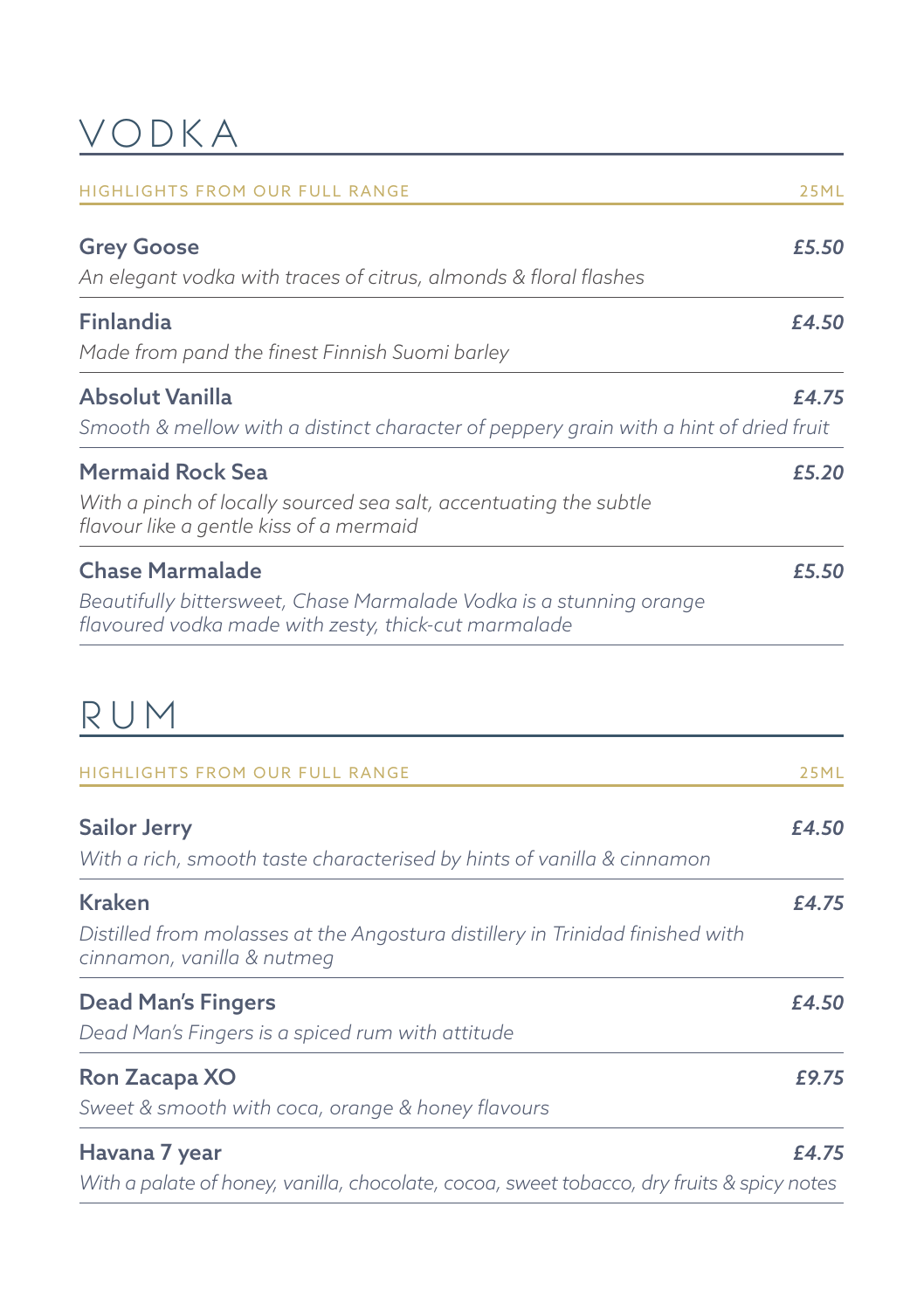# WHISK(E)Y

| HIGHLIGHTS FROM OUR FULL RANGE                                                                                                   | <b>25ML</b> |
|----------------------------------------------------------------------------------------------------------------------------------|-------------|
| <b>Glenfiditch 12 Year Old</b><br>Creamy with a long smooth & mellow finish                                                      | £6.60       |
| <b>Woodford Reserve</b><br>A complex bourbon with aromas of dried fruit<br>& vanilla followed by a long warm finish              | £4.95       |
| Monkey shoulder<br>Made with single malts from three famous Speyside distilleries,<br>resulting in a smooth, creamy malty Scotch | £4.95       |
| <b>Jack Daniels</b><br>With a fruity undertone before caramel, vanilla & signature oak & fruit                                   | £4.95       |
| <b>Bulleit Bourbon</b><br>A bold, spicy character with a finish that's distinctively clean & smooth                              | £4.95       |
| Laphroaig<br>A peated whisky known for its bold, smoky taste,<br>followed by a hint of seaweed & sweetness                       | £6.05       |
| <b>Dalwhinnie</b><br>Elegant with a light fruity palate and a hint of heather                                                    | £6.05       |
| <b>Maker's Mark</b><br>With soft winter wheat, instead of the usual rye<br>for a full flavoured bourbon                          | £4.95       |
| Jameson<br>Spicy, nutty with hints of sweet sherry & exceptional smoothness                                                      | £4.25       |
| Glenlivet<br>With a distinct smooth & fruity taste                                                                               | £5.00       |
| Isle of Jura 12 Year Old<br>A rich rounded single malt with a perfect balance of smoky & sweet                                   | £5.00       |
| Oban<br>With flavours of orange peel, smoke, sea salt & honey                                                                    | £6.95       |